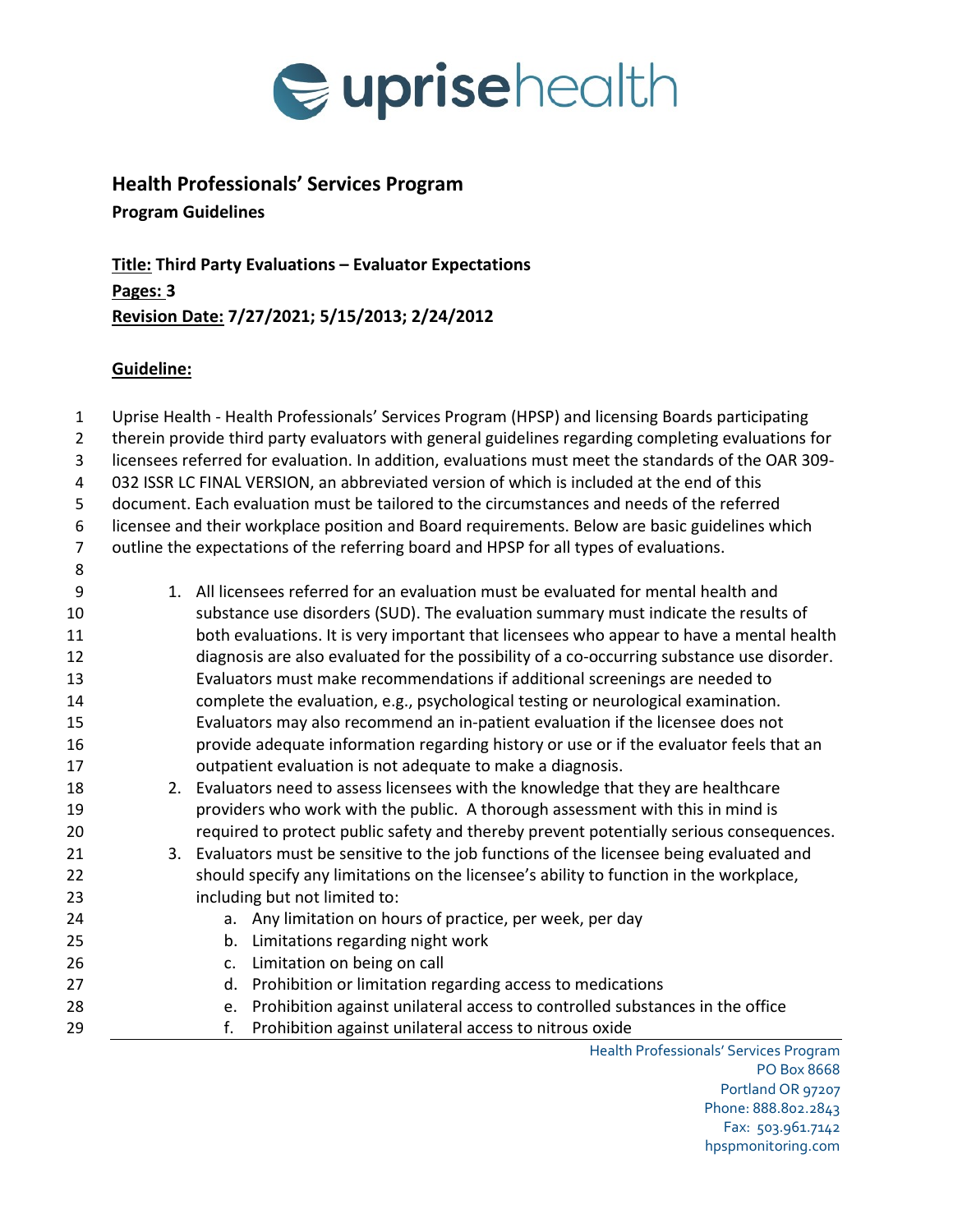

| 30 |    | g. Relinquishment of DEA registration                                                      |
|----|----|--------------------------------------------------------------------------------------------|
| 31 |    | Limitation on return to practice; e.g. some anesthesiologists are unable to return<br>h.   |
| 32 |    | to specialty                                                                               |
| 33 |    | Limitation on practice setting; e.g. may not work independently<br>i.                      |
| 34 |    | Mandating vacation or time off per year<br>j.                                              |
| 35 |    | Restriction on the number of patients seen per hour or per day<br>k.                       |
| 36 |    | Notification to specific workplace colleagues that they are in the monitoring<br>I.        |
| 37 |    | program                                                                                    |
| 38 |    | 4. If an SUD diagnosis is given, the evaluator must provide the specific level of care     |
| 39 |    | recommended, using the American Society of Addiction Medication (ASAM) placement           |
| 40 |    | criteria for substance use, or any other additional treatment recommendations, e.g.        |
| 41 |    | self-help meetings, and frequency of meeting with treatment providers.                     |
| 42 |    | 5. The evaluator must address whether the licensee may have access to narcotics and        |
| 43 |    | controlled substances in the workplace. If the licensee may not have access, the           |
| 44 |    | evaluator should address under what circumstances a re-evaluation of this practice         |
| 45 |    | restriction should take place.                                                             |
| 46 |    | 6. If the evaluator is recommending mood altering, potentially addicting and/or physically |
| 47 |    | impairing medications, the evaluator must address whether the licensee can work while      |
| 48 |    | taking the medication and if so, any restrictions on practice.                             |
| 49 |    | 7. The evaluator must obtain referral information as appropriate from the referring board  |
| 50 |    | (unless the licensee is a self-referral), HPSP and the employer as well as collateral      |
| 51 |    | information from additional sources as necessary to complete the evaluation.               |
| 52 | 8. | If, due to the complexity of the case or the lack of information from the licensee, the    |
| 53 |    | evaluator is unable to make a diagnosis and treatment recommendation, the evaluator        |
| 54 |    | should consider referring the licensee for an inpatient evaluation.                        |
| 55 | 9. | Each licensing board has their own specific requirements regarding required program        |
| 56 |    | components and structure that cannot be changed if the licensee is to be in compliance     |
| 57 |    | with HPSP. As such:                                                                        |
| 58 |    | a. Evaluators should not make a recommendation regarding reducing length of                |
| 59 |    | time in the monitoring program, unless specifically requested to comment on                |
| 60 |    | this. Recommendations to increase duration of monitoring may be appropriate                |
| 61 |    | depending on the circumstances of the referral.                                            |
| 62 |    | b. Evaluators should not make a recommendation regarding reducing frequency of             |
| 63 |    | toxicology testing for those with an SUD, unless specifically asked to comment             |
| 64 |    | on this. Recommendations to increase frequency or modify type of toxicology                |
| 65 |    | testing may be appropriate depending on the circumstances of the referral. (For            |
| 66 |    | those with only a mental health diagnosis a recommendation regarding                       |
| 67 |    | toxicology testing is requested.)                                                          |
| 68 |    | The Oregon Medical Board has specific requirements regarding participation in a<br>c.      |
| 69 |    | two year weekly non-therapeutic monitoring group for licensees with a                      |